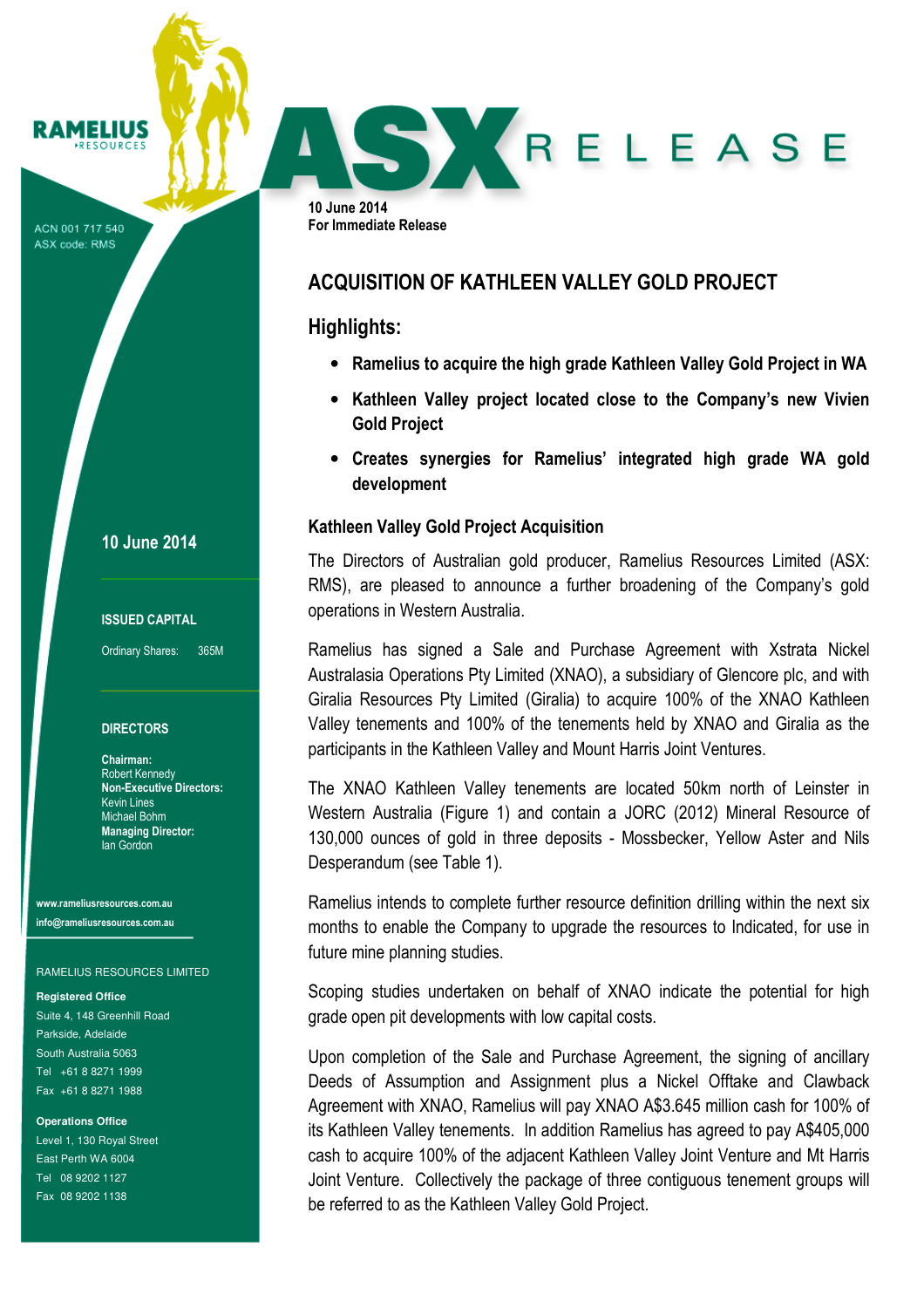Managing Director Ian Gordon said, "The acquisition of the Kathleen Valley Gold Project will add significantly to Ramelius' recent acquisition of the Vivien Gold Project, enable cost reduction synergies across both projects and significantly build on the Company's strategy to create a high yielding, positive cash flow mining business centred on its established Mt Magnet Milling Operations."

### For further information contact:

Ian Gordon Managing Director Ph: 08 9202 1127

Mark Zeptner COO Ph: 08 9202 1127



Figure 1: Ramelius' Western Australian project locations

## Kathleen Valley Mineral Resource Summary

Resources are generated from 475 RC and Diamond holes drilled by previous companies between 1984 and 2012. All resources are located on ML36/375. Drillhole density is typically 12.5m by 25m to 25m x 50m. Mineralisation occurs as shallow dipping silica-sericite sulphide lenses within a granitic conglomerate proximal to a shallow dipping fault contact with underlying mafic units. Split RC subsamples and half core were assayed by Aqua Regia and Fire Assay methods. Gold was estimated within 3D lode shapes interpreted using a 0.5 g/t cut-off and Ordinary Kriging methods. Metallurgical testwork shows high recovery suitable for normal CIP/CIL processing and open pit mining methods are assumed. Detailed information is given in JORC Table 1 below.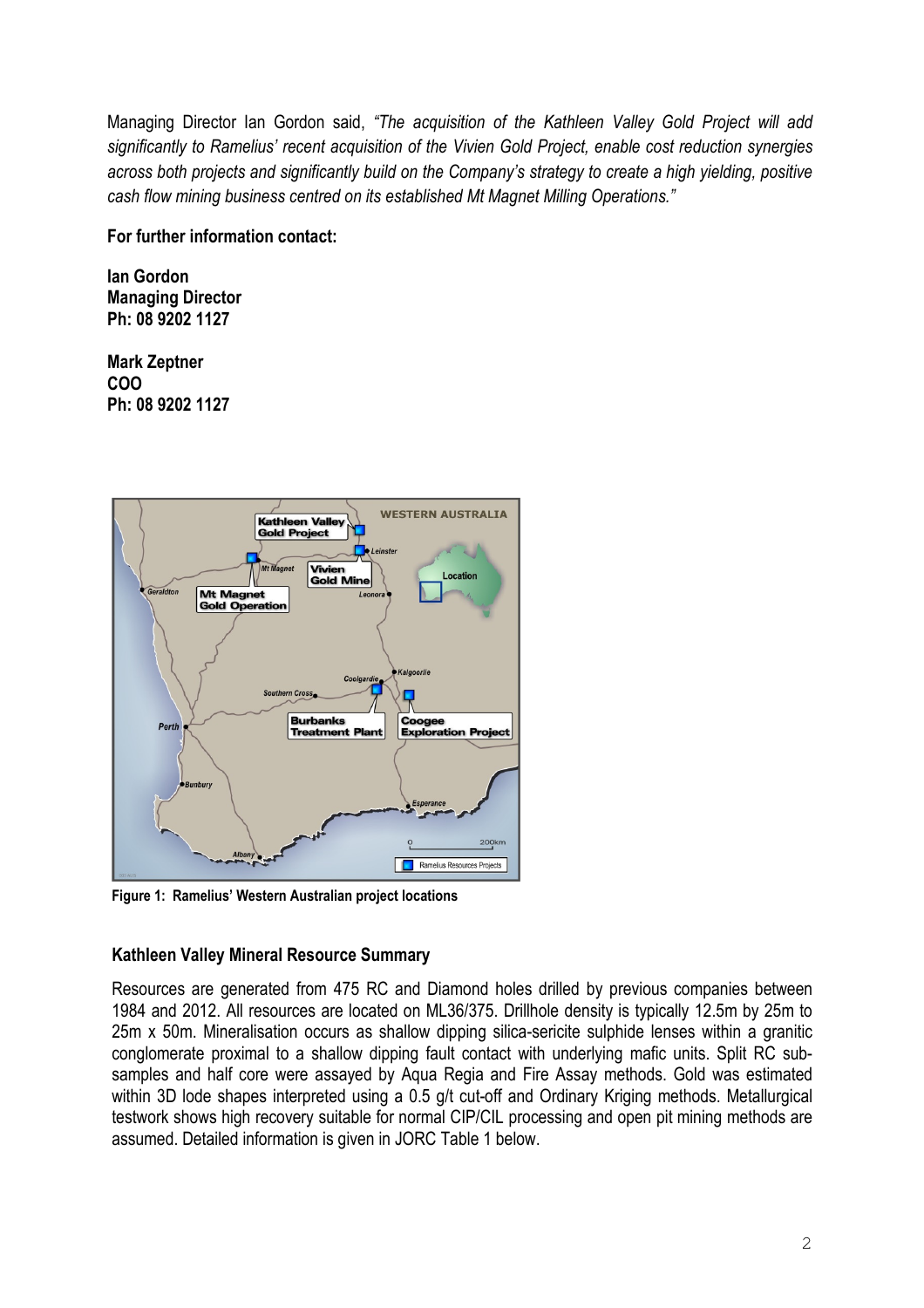

Figure 2: Kathleen Valley gold project land package, relative to the recently acquired Vivien Gold Project at Leinster



Figure 3: Mossbecker deposit 0.5 g/t mineralisation envelope, looking east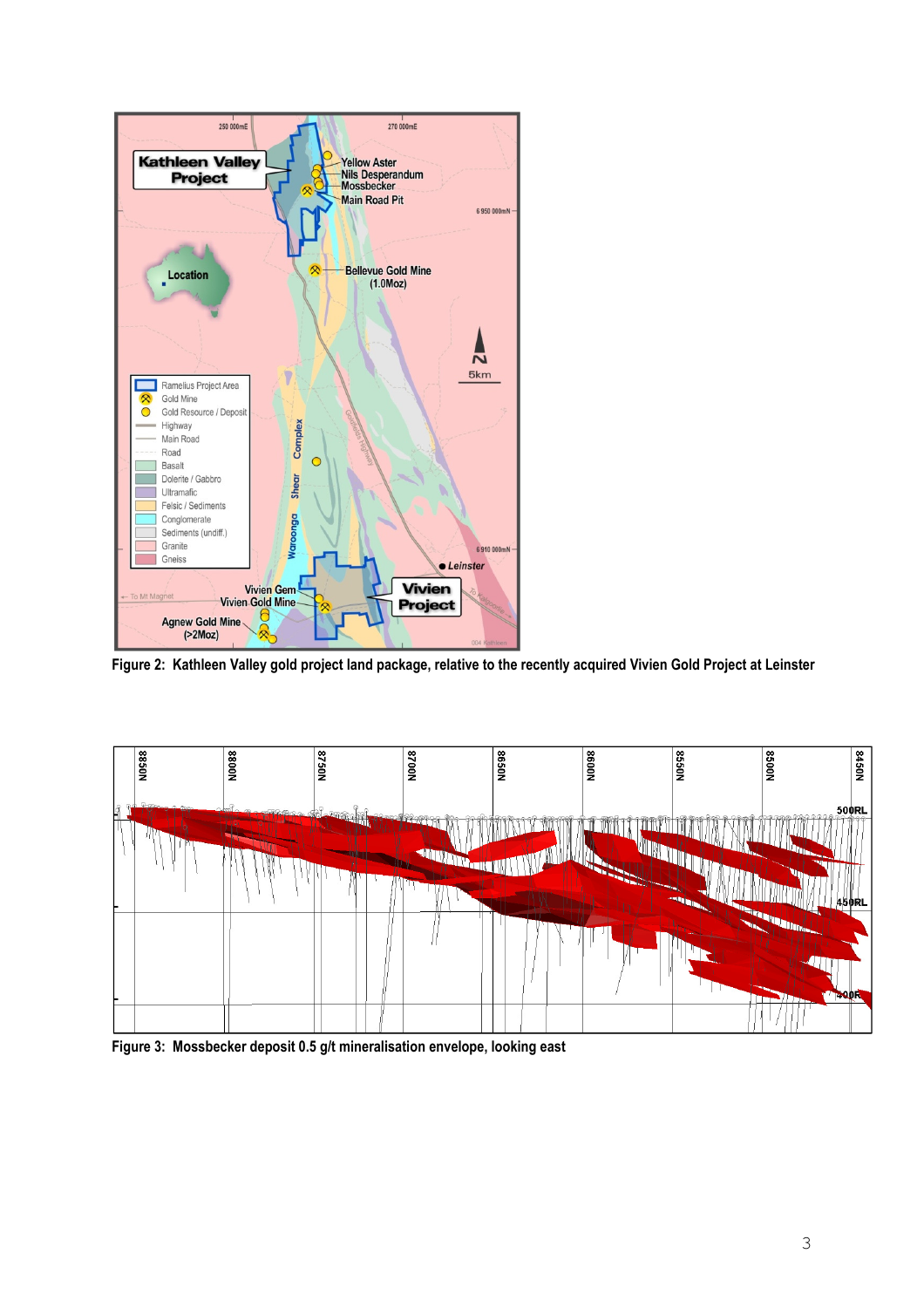| <b>Deposit</b>      | Category  | <b>Tonnes</b> | Grade (g/t Au) | <b>Ounces</b> |
|---------------------|-----------|---------------|----------------|---------------|
|                     | Indicated | 130,000       | 3.0            | 13,000        |
| Mossbecker          | Inferred  | 390,000       | 4.1            | 51,000        |
|                     | Total     | 520,000       | 3.8            | 63,000        |
|                     | Indicated | 120,000       | 2.3            | 9,000         |
| <b>Yellow Aster</b> | Inferred  | 610,000       | 1.9            | 37,000        |
|                     | Total     | 730,000       | 2.0            | 46,000        |
|                     | Indicated | 70,000        | 3.0            | 7,000         |
| Nils Desperandum    | Inferred  | 120,000       | 3.5            | 14,000        |
|                     | Total     | 190,000       | 3.4            | 21,000        |
| <b>Total</b>        |           | 1,440,000     | 2.8            | 130,000       |

Table 1: Kathleen Valley Project Mineral Resources, > 0.5 g/t Au cut-off grade

Note: Figures are rounded to nearest 10,000 tonnes, 0.1 g/t and 1,000 ounces. Rounding errors may occur.

### Table 2: Agreements Summary

| Project                                   | <b>Vendors</b>                                     | <b>Agreement</b><br>Type          | <b>Agreement</b><br>Term | <b>Purchase Price to Exercise Agreements</b> |
|-------------------------------------------|----------------------------------------------------|-----------------------------------|--------------------------|----------------------------------------------|
| Kathleen<br><b>Valley Gold</b><br>Project | XNAO                                               | Sale and<br>Purchase<br>Agreement | N/A                      | A\$3,645,000 cash only                       |
| Mt Harris JV<br>Project                   | XNAO and<br>Giralia<br><b>Resources Pty</b><br>Ltd | Sale and<br>Purchase<br>Agreement | N/A                      | A\$202,500 cash only                         |
| Kathleen<br>Valley JV<br>Project          | XNAO and<br>Giralia<br>Resources Pty<br>Ltd        | Sale and<br>Purchase<br>Agreement | N/A                      | A\$202,500 cash only                         |

The Information in this report that relates to Exploration Results is based on information compiled by Kevin Seymour, a Competent Person who is a Member of the Australasian Institute of Mining and Metallurgy. Kevin Seymour is a full-time employee of Ramelius Resources Limited. Kevin Seymour has sufficient experience that is relevant to the style of mineralisation and type of deposit under consideration and to the activity they have undertaken to qualify as a Competent Person as defined in the 2012 Edition of the "Australasian Code for Reporting of Exploration Results, Mineral Resources and Ore Reserves". Kevin Seymour consents to the inclusion in the report of the matters based on his information in the form and context in which it appears.

The Information in this report that relates to Mineral Resources is based on information compiled by Rob Hutchison, a Competent Person who is a Member of the Australasian Institute of Mining and Metallurgy. Rob Hutchison is a full-time employee of Ramelius Resources Limited. Rob Hutchison has sufficient experience that is relevant to the style of mineralisation and type of deposit under consideration and to the activity they have undertaken to qualify as a Competent Person as defined in the 2012 Edition of the "Australasian Code for Reporting of Exploration Results, Mineral Resources and Ore Reserves". Rob Hutchison consents to the inclusion in the report of the matters based on his information in the form and context in which it appears.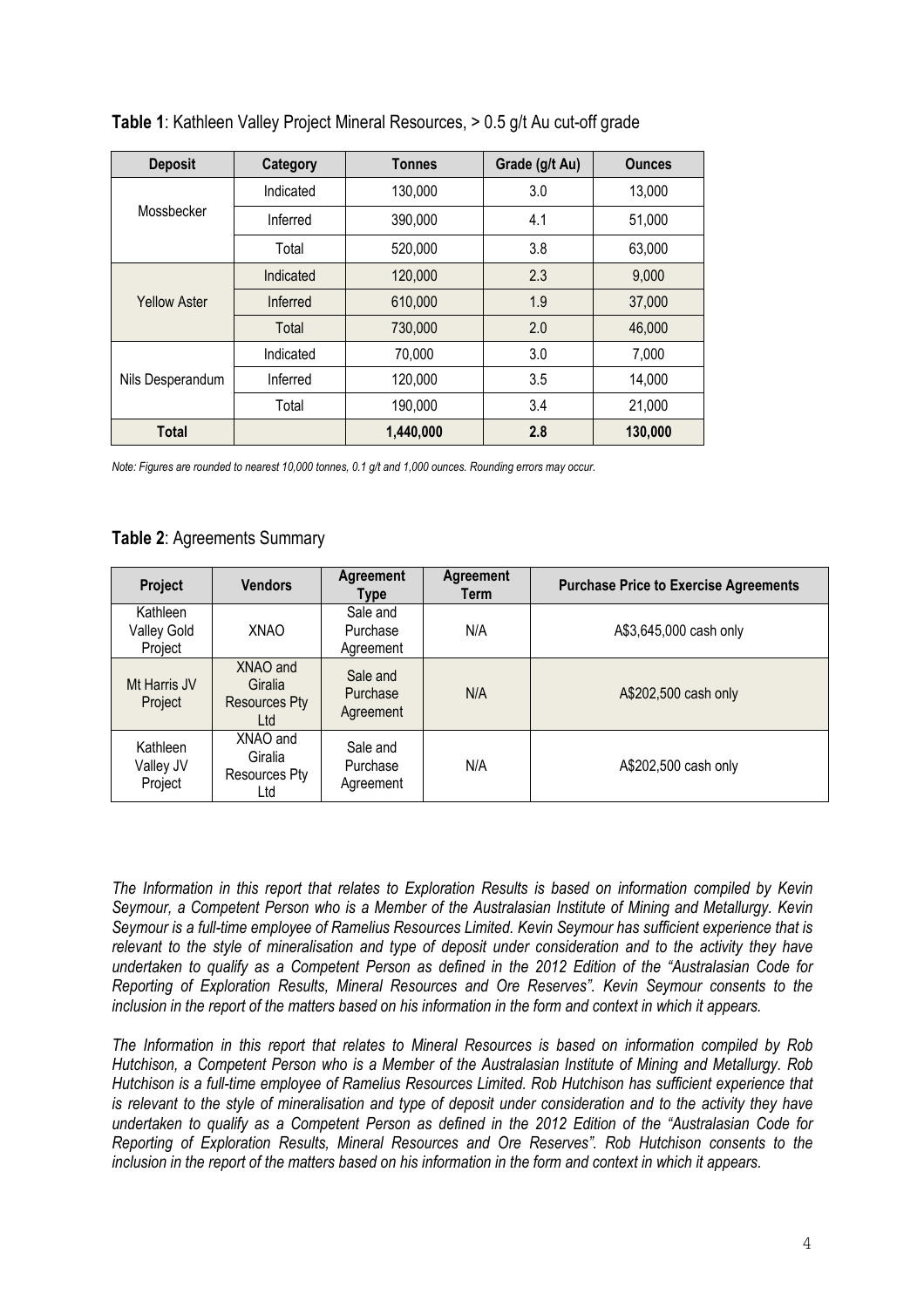# JORC Code, 2012 Edition

# Table 1 Report for Kathleen Valley Gold Project

Section 1 Sampling Techniques and Data

| <b>Criteria</b>                 | <b>JORC Code explanation</b>                                                                                                                                                                                                                                                                                                                                                                                                                                                                                                                                                                                                                                                                                                                                                                                                                                                                                                                                                                                                                                                                                                                                         | <b>Commentary</b>                                                                                                                                                                                                                                                                                                                                                                                                                                                                                                                                                                                                                                                                                                                                                                                                                                                                                                                                                                                                                                                                                                                                    |
|---------------------------------|----------------------------------------------------------------------------------------------------------------------------------------------------------------------------------------------------------------------------------------------------------------------------------------------------------------------------------------------------------------------------------------------------------------------------------------------------------------------------------------------------------------------------------------------------------------------------------------------------------------------------------------------------------------------------------------------------------------------------------------------------------------------------------------------------------------------------------------------------------------------------------------------------------------------------------------------------------------------------------------------------------------------------------------------------------------------------------------------------------------------------------------------------------------------|------------------------------------------------------------------------------------------------------------------------------------------------------------------------------------------------------------------------------------------------------------------------------------------------------------------------------------------------------------------------------------------------------------------------------------------------------------------------------------------------------------------------------------------------------------------------------------------------------------------------------------------------------------------------------------------------------------------------------------------------------------------------------------------------------------------------------------------------------------------------------------------------------------------------------------------------------------------------------------------------------------------------------------------------------------------------------------------------------------------------------------------------------|
| <b>Sampling</b><br>techniques   | Nature and quality of sampling (eg cut<br>channels, random chips, or specific<br>specialised industry standard<br>measurement tools appropriate to the<br>minerals under investigation, such as<br>down hole gamma sondes, or<br>handheld XRF instruments, etc).<br>These examples should not be taken<br>as limiting the broad meaning of<br>sampling.<br>Include reference to measures taken<br>$\bullet$<br>to ensure sample representivity and<br>the appropriate calibration of any<br>measurement tools or systems used.<br>Aspects of the determination of<br>$\bullet$<br>mineralisation that are Material to the<br>Public Report.<br>In cases where 'industry standard'<br>٠<br>work has been done this would be<br>relatively simple (eg 'reverse<br>circulation drilling was used to obtain<br>1 m samples from which 3 kg was<br>pulverised to produce a 30 g charge<br>for fire assay'). In other cases more<br>explanation may be required, such as<br>where there is coarse gold that has<br>inherent sampling problems. Unusual<br>commodities or mineralisation types<br>(eg submarine nodules) may warrant<br>disclosure of detailed information. | The Kathleen Valley deposits consisting of<br>$\bullet$<br>Mossbecker, Yellow Aster and Nils<br>Desperandum were drilled by Newmont in the<br>mid 1980's, Sir Samuel Mines in the late 1980's<br>and by Jubilee Mines in the early 1990's.<br>Xstrata undertook further drilling in 2012 to<br>improve the confidence in the continuity of the<br>high grade gold mineralisation<br>RC samples were predominantly collected as<br>٠<br>1m samples with 2m also used and subsampled<br>using a riffle or cone splitter to produce ≈3kg<br>sub-samples. Diamond core was halved with a<br>diamond saw to produce representative sub-<br>samples on 1m or geologically selected intervals<br>Drillhole locations were designed to allow for<br>٠<br>spatial spread across the interpreted mineralised<br>zone. RC samples were riffle split to ≈3-4kg<br>samples on 1m metre intervals<br>No new drilling has been completed by<br>٠<br>Ramelius. All drillhole data is historical with the<br>most recent completed by Xstrata in 2012<br>Drill samples were pulverized and assayed by<br>٠<br>25g Aqua Regia or 50g Fire Assay, with an AAS<br>finish |
| <b>Drilling</b><br>techniques   | Drill type (eg core, reverse circulation,<br>$\bullet$<br>open-hole hammer, rotary air blast,<br>auger, Bangka, sonic, etc) and details<br>(eg core diameter, triple or standard<br>tube, depth of diamond tails, face-<br>sampling bit or other type, whether<br>core is oriented and if so, by what<br>method, etc).                                                                                                                                                                                                                                                                                                                                                                                                                                                                                                                                                                                                                                                                                                                                                                                                                                               | RC drilling was completed using standard +5"<br>$\bullet$<br>drill hammers. Diamond drillholes include HQ<br>and NQ core sizes. Core was not orientated.<br>For Mossbecker 87% of the drilling was by RC<br>$\bullet$<br>and 13% was by diamond drilling. For Yellow<br>Aster & Nils Desperandum 96% of the drilling<br>was by RC and 4% was by diamond drilling                                                                                                                                                                                                                                                                                                                                                                                                                                                                                                                                                                                                                                                                                                                                                                                     |
| <b>Drill sample</b><br>recovery | Method of recording and assessing<br>core and chip sample recoveries and<br>results assessed.<br>Measures taken to maximise sample<br>$\bullet$<br>recovery and ensure representative<br>nature of the samples.<br>Whether a relationship exists between<br>sample recovery and grade and<br>whether sample bias may have<br>occurred due to preferential loss/gain<br>of fine/coarse material.                                                                                                                                                                                                                                                                                                                                                                                                                                                                                                                                                                                                                                                                                                                                                                      | No drill recovery information is available for RC<br>$\bullet$<br>drilling. Core recovery recorded for 16 diamond<br>drillholes is almost uniformly 100% and<br>inspection of core shows deposit is hosted by<br>competent units which would be amenable to<br>effective RC drilling<br>No indication of sample bias is evident or has<br>٠<br>been established                                                                                                                                                                                                                                                                                                                                                                                                                                                                                                                                                                                                                                                                                                                                                                                      |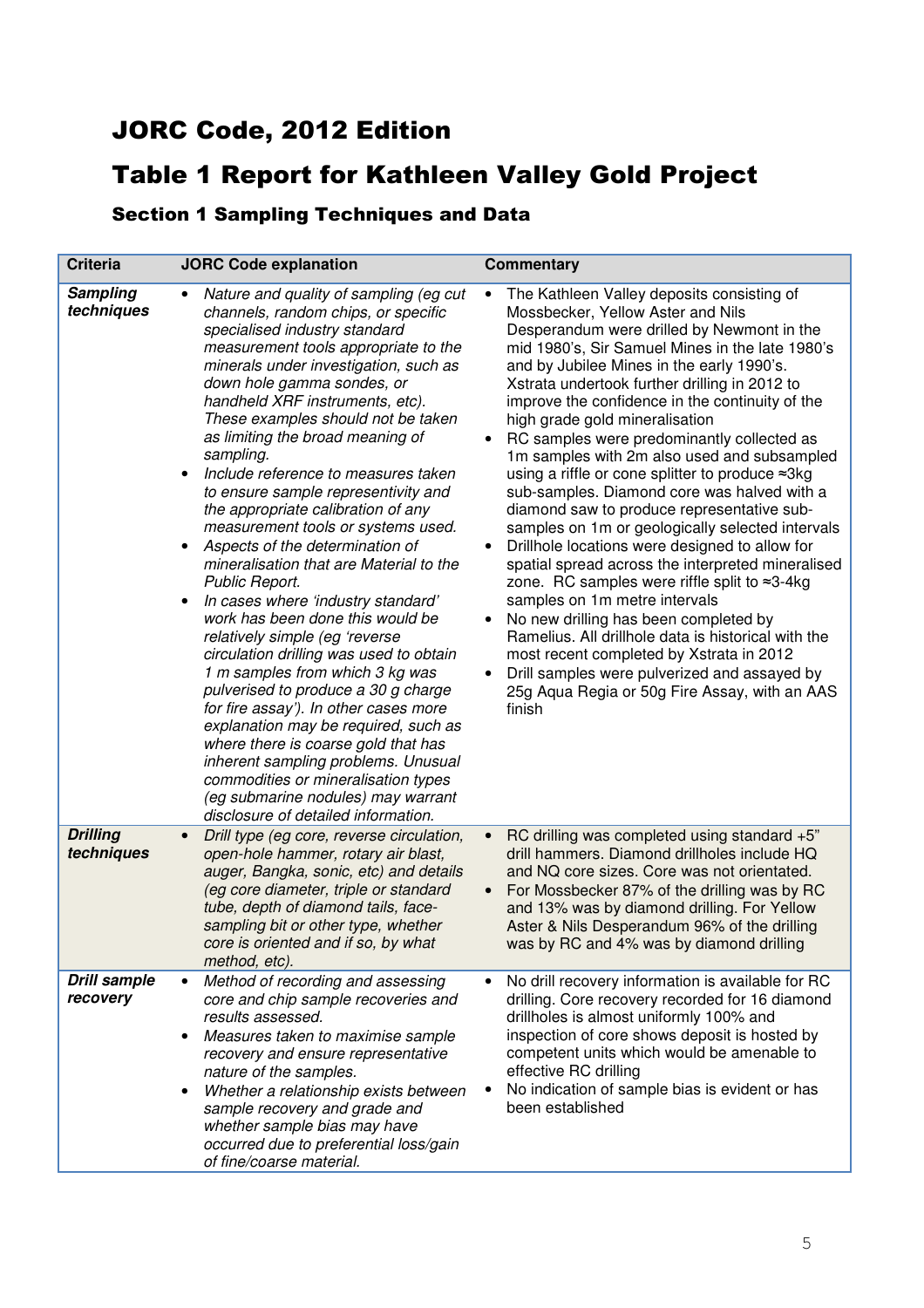| <b>Criteria</b>                                               | <b>JORC Code explanation</b>                                                                                                                                                                                                                                                                                                                                                                                                                                                                                                                                                                                                                                                                                       | Commentary                                                                                                                                                                                                                                                                                                                                                                                                                                                                                                                                                                                                                                                                                                                                                                                                                                                                                                                    |
|---------------------------------------------------------------|--------------------------------------------------------------------------------------------------------------------------------------------------------------------------------------------------------------------------------------------------------------------------------------------------------------------------------------------------------------------------------------------------------------------------------------------------------------------------------------------------------------------------------------------------------------------------------------------------------------------------------------------------------------------------------------------------------------------|-------------------------------------------------------------------------------------------------------------------------------------------------------------------------------------------------------------------------------------------------------------------------------------------------------------------------------------------------------------------------------------------------------------------------------------------------------------------------------------------------------------------------------------------------------------------------------------------------------------------------------------------------------------------------------------------------------------------------------------------------------------------------------------------------------------------------------------------------------------------------------------------------------------------------------|
| Logging                                                       | Whether core and chip samples have<br>been geologically and geotechnically<br>logged to a level of detail to support<br>appropriate Mineral Resource<br>estimation, mining studies and<br>metallurgical studies.<br>Whether logging is qualitative or<br>quantitative in nature. Core (or<br>costean, channel, etc) photography.<br>The total length and percentage of the<br>relevant intersections logged.                                                                                                                                                                                                                                                                                                       | RC and diamond drill samples were geologically<br>$\bullet$<br>logged for lithology. Lessor amounts of logging<br>detail exist for sulphides, alteration, geotechnical<br>and ore intercepts<br>Drillhole logging of RC chips is qualitative on<br>$\bullet$<br>visual recordings of rock forming minerals and<br>quantitative on estimates of mineral abundance.<br>The entire length of drillholes are geologically<br>logged                                                                                                                                                                                                                                                                                                                                                                                                                                                                                               |
| Sub-<br>sampling<br>techniques<br>and sample<br>preparation   | If core, whether cut or sawn and<br>whether quarter, half or all core taken.<br>If non-core, whether riffled, tube<br>sampled, rotary split, etc and whether<br>sampled wet or dry.<br>For all sample types, the nature,<br>$\bullet$<br>quality and appropriateness of the<br>sample preparation technique.<br>Quality control procedures adopted for<br>all sub-sampling stages to maximise<br>representivity of samples.<br>Measures taken to ensure that the<br>sampling is representative of the in<br>situ material collected, including for<br>instance results for field<br>duplicate/second-half sampling.<br>Whether sample sizes are appropriate<br>to the grain size of the material being<br>sampled. | For older historic drilling, sub-sampling and<br>$\bullet$<br>sample preparation techniques are unknown.<br>For Xstrata drilling:<br>Sawn half diamond core samples and dry RC<br>samples are riffle split to ≈3kg sub-samples.<br>Samples were entirely pulverized prior to sub-<br>sampling in the laboratory to ensure<br>homogenous samples with 85% passing 75um.<br>200gm is extracted by spatula that is used for<br>the 50gm charge on standard fire assays.<br>For the 2012 drilling program Xstrata<br>$\bullet$<br>implemented a programme of quality control on<br>RC drilling involving certified reference<br>standards (1:20), field duplicates (1:20) blank<br>samples (1:40) and umpire laboratory check<br>samples (1:40) to monitor the accuracy and<br>precision of laboratory data.<br>The sample size is considered appropriate for<br>the type, style, thickness and consistency of<br>mineralization. |
| <b>Quality of</b><br>assay data<br>and<br>laboratory<br>tests | The nature, quality and<br>appropriateness of the assaying and<br>laboratory procedures used and<br>whether the technique is considered<br>partial or total.<br>For geophysical tools, spectrometers,<br>handheld XRF instruments, etc, the<br>parameters used in determining the<br>analysis including instrument make<br>and model, reading times, calibrations<br>factors applied and their derivation,<br>etc.<br>Nature of quality control procedures<br>adopted (eg standards, blanks,<br>duplicates, external laboratory checks)<br>and whether acceptable levels of<br>accuracy (ie lack of bias) and<br>precision have been established.                                                                  | The use of Aqua Regia method for many<br>$\bullet$<br>historical assays (approximately 50%) may not<br>fully evaluate total gold in samples but would still<br>be indicative of the majority of gold present. Fire<br>Assay would be more effective at measuring<br>total gold and is considered appropriate.<br>No field analyses of gold grades are completed.<br>Quantitative analysis of the gold content and<br>trace elements is undertaken in a controlled<br>laboratory environment.<br>QAQC measures were carried out by Xstrata<br>$\bullet$<br>and included certified reference standards, field<br>duplicates, blank samples and umpire laboratory<br>check samples<br>QAQC measures are not available for the<br>$\bullet$<br>majority of historic drilling.                                                                                                                                                     |
| Verification<br>of sampling<br>and<br>assaying                | The verification of significant<br>$\bullet$<br>intersections by either independent or<br>alternative company personnel.<br>The use of twinned holes.<br>Documentation of primary data, data<br>entry procedures, data verification,<br>data storage (physical and electronic)<br>protocols.                                                                                                                                                                                                                                                                                                                                                                                                                       | Ramelius personnel have inspected the RC drill<br>$\bullet$<br>sites in the field and available core holes to<br>verify the correlation of mineralized zones<br>between assay results and lithology, alteration<br>and mineralization.<br>Drillholes are frequently overlapping or<br>٠<br>confirmed by later close spaced drilling. 2012<br>Xstrata drillholes re-test numerous earlier holes,                                                                                                                                                                                                                                                                                                                                                                                                                                                                                                                               |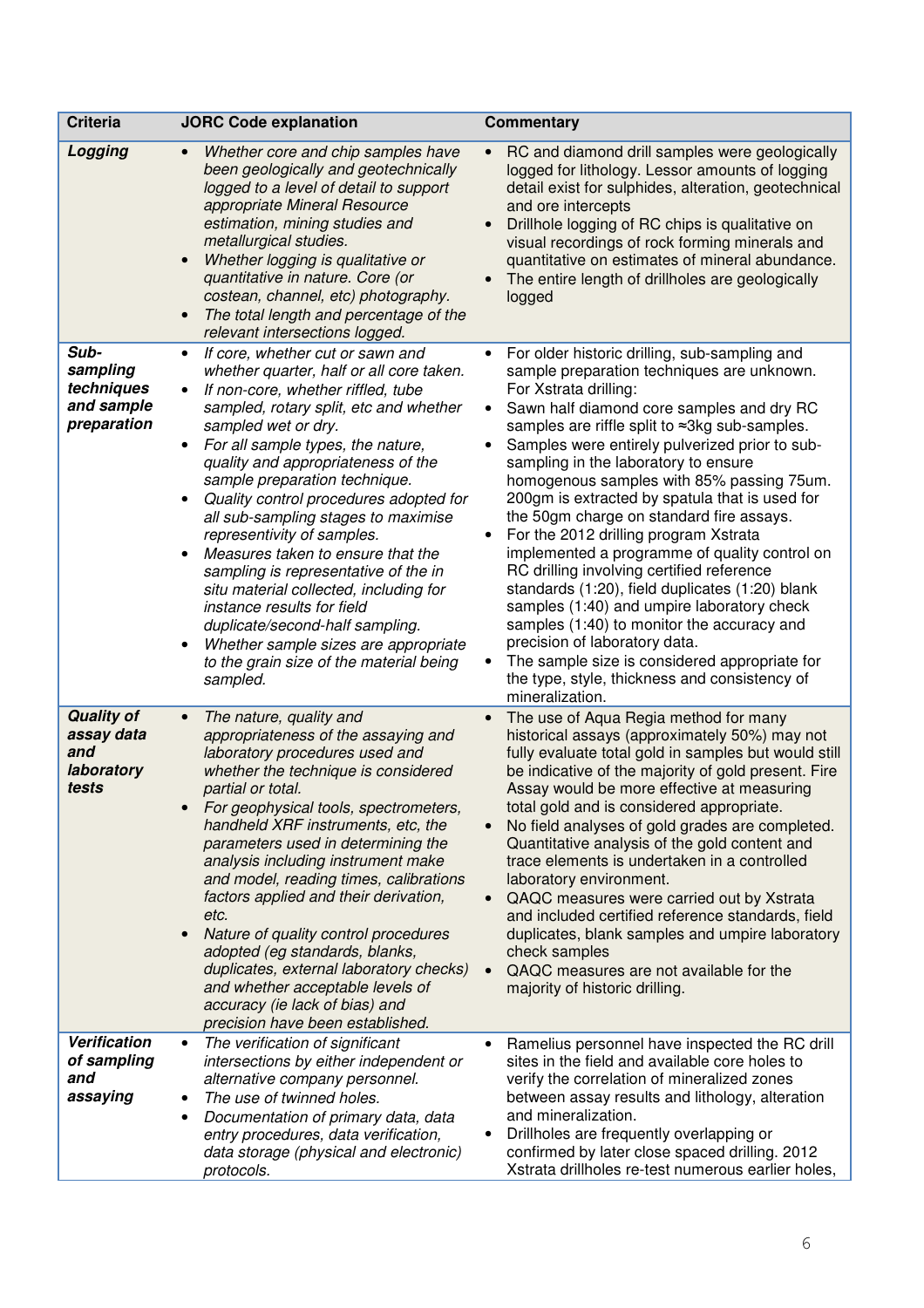| <b>Criteria</b>                                                                   | <b>JORC Code explanation</b>                                                                                                                                                                                                                                                                                                                                                                                                  | <b>Commentary</b>                                                                                                                                                                                                                                                                                                                                                                                                    |  |
|-----------------------------------------------------------------------------------|-------------------------------------------------------------------------------------------------------------------------------------------------------------------------------------------------------------------------------------------------------------------------------------------------------------------------------------------------------------------------------------------------------------------------------|----------------------------------------------------------------------------------------------------------------------------------------------------------------------------------------------------------------------------------------------------------------------------------------------------------------------------------------------------------------------------------------------------------------------|--|
|                                                                                   | Discuss any adjustment to assay data.                                                                                                                                                                                                                                                                                                                                                                                         | compare well and are the main verification of<br>previous sampling and assay results.<br>Documentation of historic primary data, data<br>$\bullet$<br>entry and verification is generally unavailable.<br>No adjustments or calibrations are made to any<br>of the assay data recorded in the database.                                                                                                              |  |
| <b>Location of</b><br>data points                                                 | Accuracy and quality of surveys used<br>to locate drill holes (collar and down-<br>hole surveys), trenches, mine<br>workings and other locations used in<br>Mineral Resource estimation.<br>Specification of the grid system used.<br>Quality and adequacy of topographic<br>control.                                                                                                                                         | Most drillhole collars were picked up using<br>$\bullet$<br>DGPS survey control. Only limited downhole<br>survey is available. Many holes are vertical and<br>unsurveyed.<br>Holes were transcribed to MGA94 - Zone 51<br>$\bullet$<br>grid coordinates.<br>Topographic control is established from DTMs<br>$\bullet$<br>generated from mine surveyors' total station final<br>pickups of the surrounding landforms. |  |
| Data spacing<br>and<br>distribution                                               | Data spacing for reporting of<br><b>Exploration Results.</b><br>Whether the data spacing and<br>$\bullet$<br>distribution is sufficient to establish the<br>degree of geological and grade<br>continuity appropriate for the Mineral<br>Resource and Ore Reserve estimation<br>procedure(s) and classifications<br>applied.<br>Whether sample compositing has<br>$\bullet$<br>been applied.                                   | Drillhole spacing ranges from 12.5 x 25m to 25m<br>$\bullet$<br>x 50m and frequently closer in core resource<br>areas.<br>Drill spacing is sufficient to establish Mineral<br>$\bullet$<br>Resources and classifications applied.<br>No sampling compositing has been applied<br>within key mineralised intervals.                                                                                                   |  |
| <b>Orientation</b><br>of data in<br>relation to<br>geological<br><b>structure</b> | Whether the orientation of sampling<br>$\bullet$<br>achieves unbiased sampling of<br>possible structures and the extent to<br>which this is known, considering the<br>deposit type.<br>If the relationship between the drilling<br>$\bullet$<br>orientation and the orientation of key<br>mineralised structures is considered to<br>have introduced a sampling bias, this<br>should be assessed and reported if<br>material. | The drilling is drilled orthogonal to the<br>$\bullet$<br>interpreted strike of the target horizon. Holes are<br>frequently vertical, intersecting sub-horizontal<br>mineralisation<br>Structural logging of available diamond core<br>$\bullet$<br>supports the drilling direction<br>No drilling orientation and/or sampling bias has<br>$\bullet$<br>been recognized in the data at this time.                    |  |
| <b>Sample</b><br>security                                                         | The measures taken to ensure sample<br>security.                                                                                                                                                                                                                                                                                                                                                                              | Historical data, measures unknown<br>$\bullet$                                                                                                                                                                                                                                                                                                                                                                       |  |
| <b>Audits or</b><br>reviews                                                       | The results of any audits or reviews of<br>$\bullet$<br>sampling techniques and data.                                                                                                                                                                                                                                                                                                                                         | Ramelius and others have reviewed sampling<br>$\bullet$<br>techniques and data. A lack of detailed<br>information on historic drilling methods and<br>QAQC has been previously noted. However<br>there are no indications that previous<br>methodologies were below industry standard or<br>data is biased.                                                                                                          |  |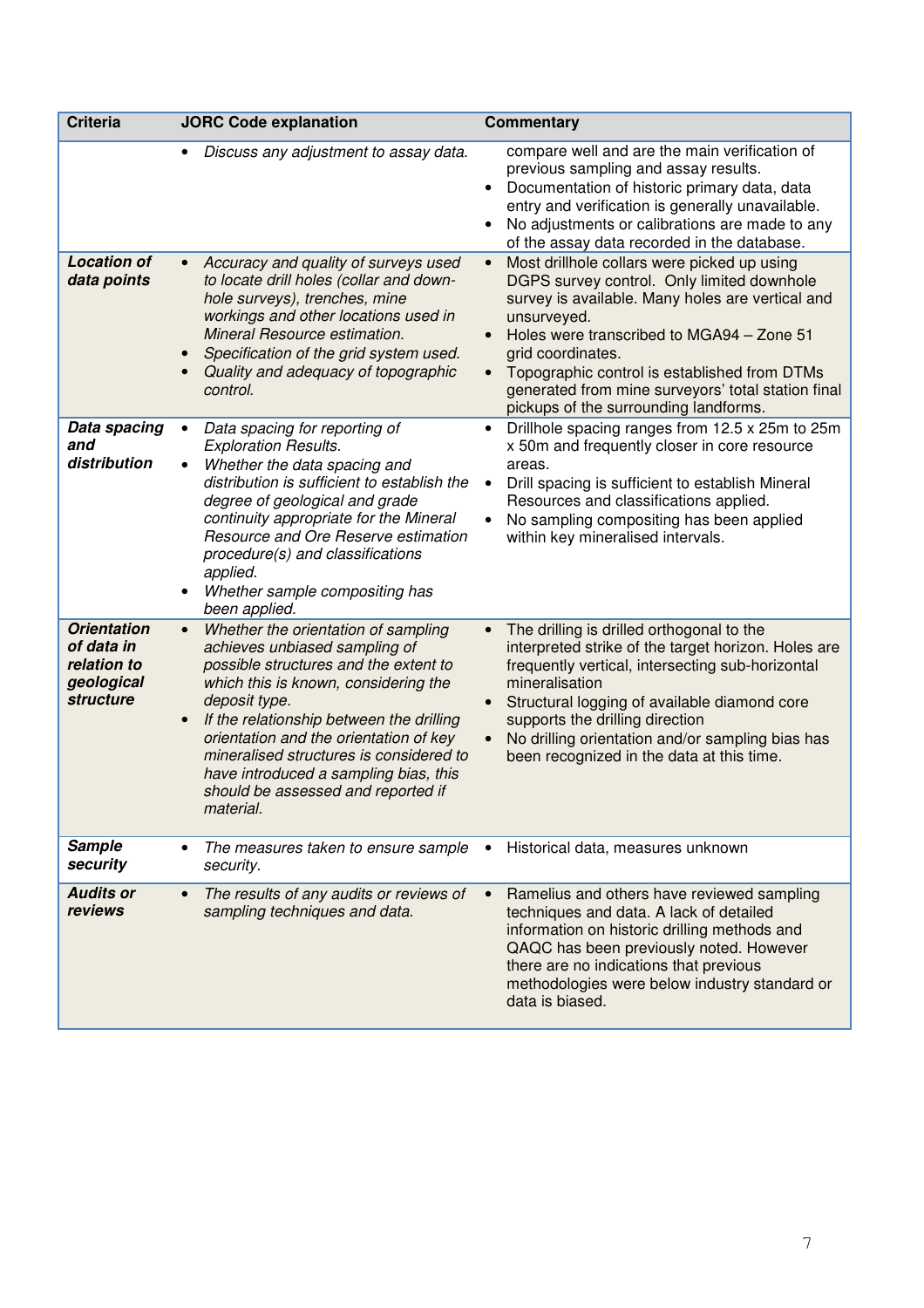# Section 2 Reporting of Exploration Results

| <b>Criteria</b>                                         | <b>JORC Code explanation</b>                                                                                                                                                                                                                                                                                                                                                                                                                                                                                                                                                                                                                                                                                                                     | <b>Commentary</b>                                                                                                                                                                                                                                                                                                                                                                                                                                                                                                                                             |
|---------------------------------------------------------|--------------------------------------------------------------------------------------------------------------------------------------------------------------------------------------------------------------------------------------------------------------------------------------------------------------------------------------------------------------------------------------------------------------------------------------------------------------------------------------------------------------------------------------------------------------------------------------------------------------------------------------------------------------------------------------------------------------------------------------------------|---------------------------------------------------------------------------------------------------------------------------------------------------------------------------------------------------------------------------------------------------------------------------------------------------------------------------------------------------------------------------------------------------------------------------------------------------------------------------------------------------------------------------------------------------------------|
| <b>Mineral</b><br>tenement<br>and land<br>tenure status | Type, reference name/number,<br>location and ownership including<br>agreements or material issues with<br>third parties such as joint ventures,<br>partnerships, overriding royalties,<br>native title interests, historical sites,<br>wilderness or national park and<br>environmental settings.<br>The security of the tenure held at the<br>$\bullet$<br>time of reporting along with any known<br>impediments to obtaining a licence to<br>operate in the area.                                                                                                                                                                                                                                                                              | The results reported in this report are on granted<br>$\bullet$<br>Mining Lease ML36/375 being acquired by<br>Ramelius Resources Limited under Sale and<br>Purchase Agreement with XNAO. The mining<br>lease is located on a pastoral lease. Heritage<br>surveys are completed prior to any ground<br>disturbing activities in accordance with<br>Ramelius' responsibilities under the Aboriginal<br>Heritage Act.<br>At this time all the tenements are in good<br>standing. There are no known impediments to<br>obtaining licences to operate in the area. |
| <b>Exploration</b><br>done by<br>other parties          | Acknowledgment and appraisal of<br>$\bullet$<br>exploration by other parties.                                                                                                                                                                                                                                                                                                                                                                                                                                                                                                                                                                                                                                                                    | Exploration by other parties has been reviewed<br>$\bullet$<br>and is used as a guide to Ramelius' exploration<br>activities. Previous parties have completed<br>shallow RAB, Aircore and RC drilling,<br>geophysical data collection and interpretation.                                                                                                                                                                                                                                                                                                     |
| Geology                                                 | Deposit type, geological setting and<br>style of mineralisation.                                                                                                                                                                                                                                                                                                                                                                                                                                                                                                                                                                                                                                                                                 | The mineralisation at the Kathleen Valley<br>$\bullet$<br>deposits is typical of orogenic structurally<br>controlled Archaean gold lode systems. The<br>mineralisation is controlled by a flat lying N/S<br>trending fault passing through the Jones Creek<br>Conglomerate and overlying ultramafic rocks.<br>The Mossbecker deposit, for example, extends<br>over 350m strike. Gold mineralisation occurs in<br>1 or 2 main sub-horizontal lodes 2-10m thick<br>and 40-80m wide and plunges around 15 to the<br>southwest.                                   |
| <b>Drill hole</b><br><b>Information</b>                 | A summary of all information material<br>to the understanding of the<br>exploration results including a<br>tabulation of the following information<br>for all Material drill holes:<br>easting and northing of the drill<br>$\circ$<br>hole collar<br>elevation or RL (Reduced Level -<br>$\circ$<br>elevation above sea level in<br>metres) of the drill hole collar<br>dip and azimuth of the hole<br>down hole length and interception<br>depth<br>o hole length.<br>If the exclusion of this information is<br>justified on the basis that the<br>information is not Material and this<br>exclusion does not detract from the<br>understanding of the report, the<br><b>Competent Person should clearly</b><br>explain why this is the case. | Not Applicable                                                                                                                                                                                                                                                                                                                                                                                                                                                                                                                                                |
| Data<br>aggregation<br>methods                          | In reporting Exploration Results,<br>weighting averaging techniques,<br>maximum and/or minimum grade<br>truncations (eg cutting of high grades)<br>and cut-off grades are usually Material                                                                                                                                                                                                                                                                                                                                                                                                                                                                                                                                                       | Not Applicable                                                                                                                                                                                                                                                                                                                                                                                                                                                                                                                                                |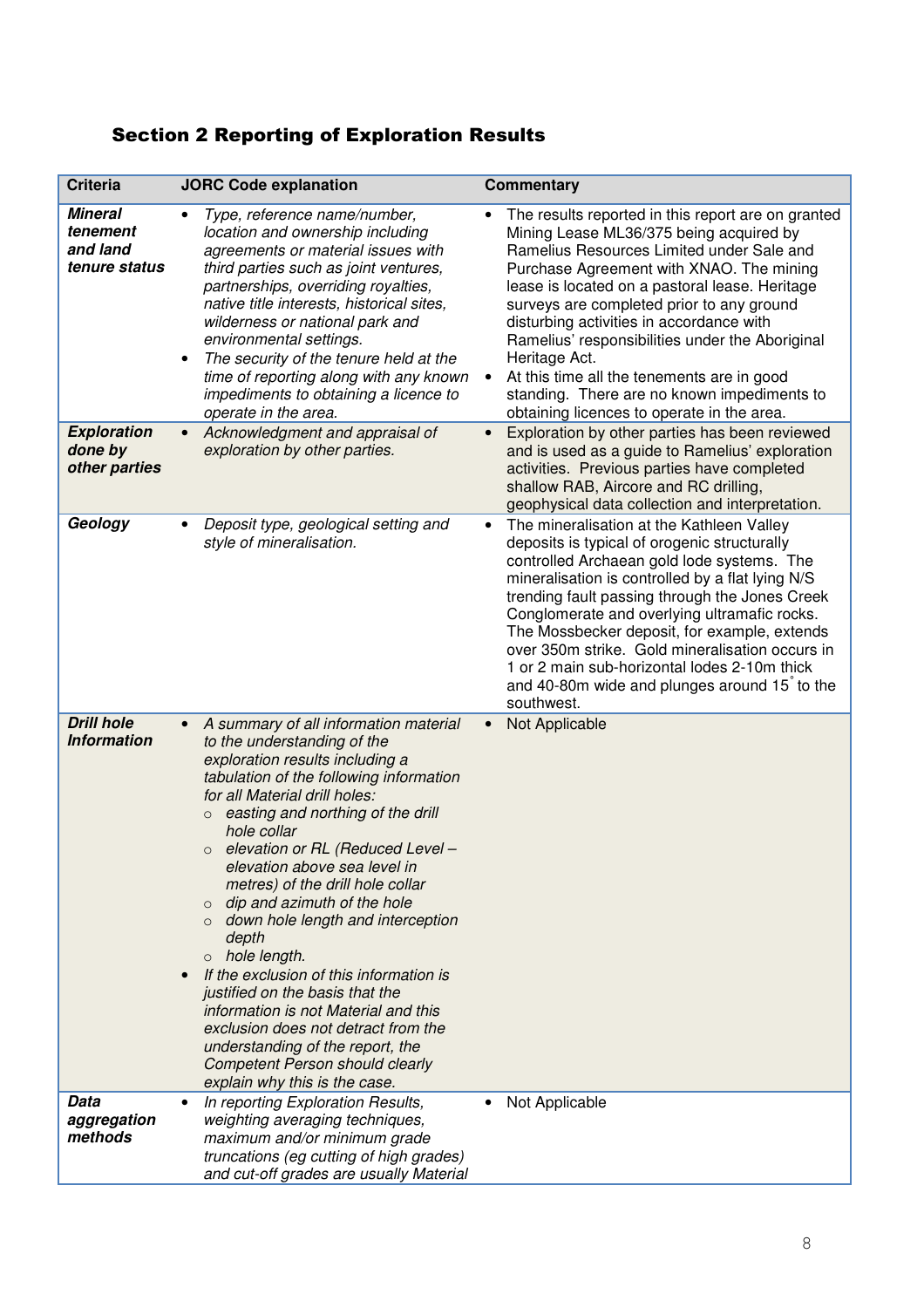| <b>Criteria</b>                                                                  | <b>JORC Code explanation</b>                                                                                                                                                                                                                                                                                                                                                                                                               | <b>Commentary</b>                                                                                                                                                                                                                                                                                             |
|----------------------------------------------------------------------------------|--------------------------------------------------------------------------------------------------------------------------------------------------------------------------------------------------------------------------------------------------------------------------------------------------------------------------------------------------------------------------------------------------------------------------------------------|---------------------------------------------------------------------------------------------------------------------------------------------------------------------------------------------------------------------------------------------------------------------------------------------------------------|
|                                                                                  | and should be stated.<br>Where aggregate intercepts<br>incorporate short lengths of high<br>grade results and longer lengths of<br>low grade results, the procedure used<br>for such aggregation should be stated<br>and some typical examples of such<br>aggregations should be shown in<br>detail.<br>The assumptions used for any<br>$\bullet$<br>reporting of metal equivalent values<br>should be clearly stated.                     |                                                                                                                                                                                                                                                                                                               |
| Relationship<br>between<br>mineralisatio<br>n widths and<br>intercept<br>lengths | These relationships are particularly<br>$\bullet$<br>important in the reporting of<br><b>Exploration Results.</b><br>If the geometry of the mineralisation<br>$\bullet$<br>with respect to the drill hole angle is<br>known, its nature should be reported.<br>If it is not known and only the down<br>hole lengths are reported, there<br>should be a clear statement to this<br>effect (eg 'down hole length, true<br>width not known'). | Not Applicable<br>$\bullet$                                                                                                                                                                                                                                                                                   |
| <b>Diagrams</b>                                                                  | Appropriate maps and sections (with<br>scales) and tabulations of intercepts<br>should be included for any significant<br>discovery being reported These<br>should include, but not be limited to a<br>plan view of drill hole collar locations<br>and appropriate sectional views.                                                                                                                                                        | Not Applicable<br>$\bullet$                                                                                                                                                                                                                                                                                   |
| <b>Balanced</b><br>reporting                                                     | Where comprehensive reporting of all<br>Exploration Results is not practicable,<br>representative reporting of both low<br>and high grades and/or widths should<br>be practiced to avoid misleading<br>reporting of Exploration Results.                                                                                                                                                                                                   | Not Applicable                                                                                                                                                                                                                                                                                                |
| <b>Other</b><br>substantive<br>exploration<br>data                               | Other exploration data, if meaningful<br>and material, should be reported<br>including (but not limited to):<br>geological observations; geophysical<br>survey results; geochemical survey<br>results; bulk samples - size and<br>method of treatment; metallurgical test<br>results; bulk density, groundwater,<br>geotechnical and rock characteristics;<br>potential deleterious or contaminating<br>substances.                        | Not Applicable                                                                                                                                                                                                                                                                                                |
| <b>Further work</b>                                                              | The nature and scale of planned<br>$\bullet$<br>further work (eg tests for lateral<br>extensions or depth extensions or<br>large-scale step-out drilling).<br>Diagrams clearly highlighting the<br>areas of possible extensions,<br>including the main geological<br>interpretations and future drilling<br>areas, provided this information is not<br>commercially sensitive.                                                             | Further planned work includes infill RC and<br>$\bullet$<br>selected diamond twins to further validate the<br>resource and increase its confidence to an<br>Indicated status. Ramelius also plans to drill<br>deeper holes below the Mossbecker deposit to<br>better define the extent of the mineralisation. |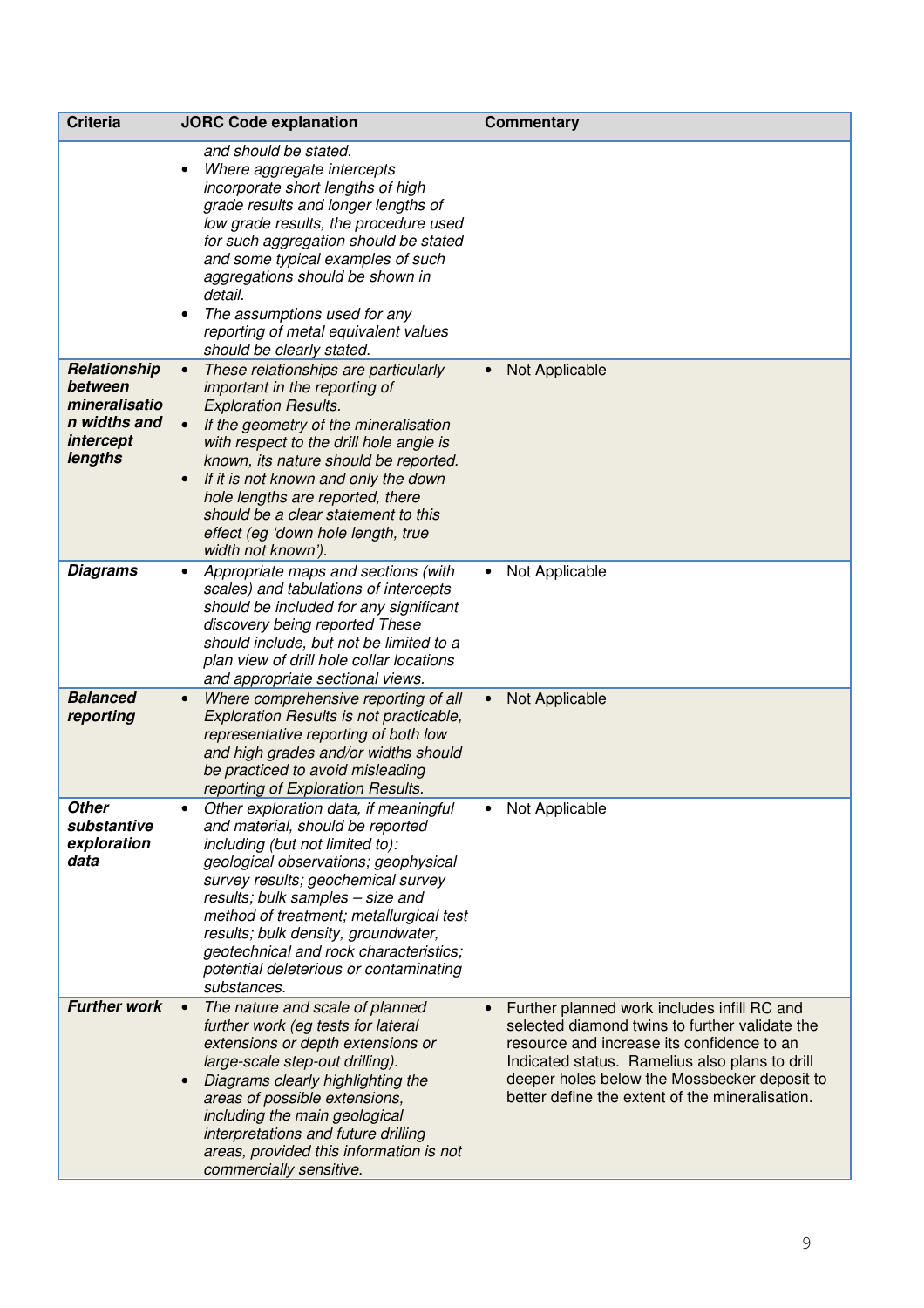# Section 3 Estimation and Reporting of Mineral Resources

| <b>Criteria</b>                                  | <b>JORC Code explanation</b>                                                                                                                                                                                                                                                                                                                                                                                                                                                                                                                                                                                                                                                                                                      | <b>Commentary</b>                                                                                                                                                                                                                                                                                                                                                                                                                                                                                                                                                                                                                                                                                                                                                                                                                                                                                 |
|--------------------------------------------------|-----------------------------------------------------------------------------------------------------------------------------------------------------------------------------------------------------------------------------------------------------------------------------------------------------------------------------------------------------------------------------------------------------------------------------------------------------------------------------------------------------------------------------------------------------------------------------------------------------------------------------------------------------------------------------------------------------------------------------------|---------------------------------------------------------------------------------------------------------------------------------------------------------------------------------------------------------------------------------------------------------------------------------------------------------------------------------------------------------------------------------------------------------------------------------------------------------------------------------------------------------------------------------------------------------------------------------------------------------------------------------------------------------------------------------------------------------------------------------------------------------------------------------------------------------------------------------------------------------------------------------------------------|
| <b>Database</b><br>integrity                     | Measures taken to ensure that data<br>has not been corrupted by, for<br>example, transcription or keying<br>errors, between its initial collection<br>and its use for Mineral Resource<br>estimation purposes.<br>Data validation procedures used.<br>$\bullet$                                                                                                                                                                                                                                                                                                                                                                                                                                                                   | Data has been sourced from an Access<br>Drillhole Database provided by XNAO<br>Previous reports detail validation checks for<br>missing assays and geology intervals,<br>overlapping intervals, duplicate assays, EOH<br>depth, hole collar elevations and assay value<br>detection limits, negative and zero values                                                                                                                                                                                                                                                                                                                                                                                                                                                                                                                                                                              |
| <b>Site visits</b>                               | Comment on any site visits<br>$\bullet$<br>undertaken by the Competent Person<br>and the outcome of those visits.<br>If no site visits have been undertaken<br>indicate why this is the case.                                                                                                                                                                                                                                                                                                                                                                                                                                                                                                                                     | The Competent Persons have made one site<br>visit viewing deposit areas, to view drill collar<br>locations, surface geological outcrop and a<br>number of representative diamond drillhole<br>cores.                                                                                                                                                                                                                                                                                                                                                                                                                                                                                                                                                                                                                                                                                              |
| Geological<br>interpretation                     | Confidence in (or conversely, the<br>uncertainty of) the geological<br>interpretation of the mineral deposit.<br>Nature of the data used and of any<br>assumptions made.<br>The effect, if any, of alternative<br>interpretations on Mineral Resource<br>estimation.<br>The use of geology in guiding and<br>controlling Mineral Resource<br>estimation.<br>The factors affecting continuity both<br>of grade and geology.                                                                                                                                                                                                                                                                                                        | Confidence in the geological interpretation is<br>high<br>Data used include drilling assay and geological<br>logging, surface outcrop and minor historic<br>surface and underground workings, diamond<br>core logging and structure<br>No alternate interpretation envisaged.<br>Geology confirms primary grade interpretation<br>Grade continuity affected by relatively nuggety<br>gold mineralisation                                                                                                                                                                                                                                                                                                                                                                                                                                                                                          |
| <b>Dimensions</b>                                | The extent and variability of the<br>$\bullet$<br>Mineral Resource expressed as<br>length (along strike or otherwise),<br>plan width, and depth below surface<br>to the upper and lower limits of the<br>Mineral Resource.                                                                                                                                                                                                                                                                                                                                                                                                                                                                                                        | The Mossbecker deposit extends over 350m<br>strike. Gold mineralisation occurs in sub-<br>horizontal lodes 2-10m thick and 40-80m wide<br>and plunges around 15° to the southwest. The<br>other deposits are of similar dimensions and<br>nature.                                                                                                                                                                                                                                                                                                                                                                                                                                                                                                                                                                                                                                                 |
| <b>Estimation</b><br>and modelling<br>techniques | The nature and appropriateness of<br>$\bullet$<br>the estimation technique(s) applied<br>and key assumptions, including<br>treatment of extreme grade values,<br>domaining, interpolation parameters<br>and maximum distance of<br>extrapolation from data points. If a<br>computer assisted estimation method<br>was chosen include a description of<br>computer software and parameters<br>used.<br>The availability of check estimates,<br>previous estimates and/or mine<br>production records and whether the<br>Mineral Resource estimate takes<br>appropriate account of such data.<br>The assumptions made regarding<br>recovery of by-products.<br>Estimation of deleterious elements or<br>other non-grade variables of | Deposits were estimated using geological<br>software using Ordinary Kriging within hard<br>bounded mineralised domains. The estimation<br>method is appropriate for the deposit type.<br>The deposits have been previously modelled<br>and estimated and comparisons with the most<br>recent model made<br>Only gold is estimated<br>$\bullet$<br>No deleterious elements present<br>Block size was determined by kriging efficiency<br>test. Parent cell of 12.5mN x 5mE x 5mRL<br>No assumption made on selective mining unit<br>Each domain was geostatiscally analysed and<br>assigned appropriate search directions, top-<br>cuts and kriging parameters<br>Geological interpretation matches grade<br>domain interpretation with sub-horizontal lodes<br>used to model deposit<br>Top cuts were applied to domains after review<br>$\bullet$<br>of grade population characteristics a 99.5% |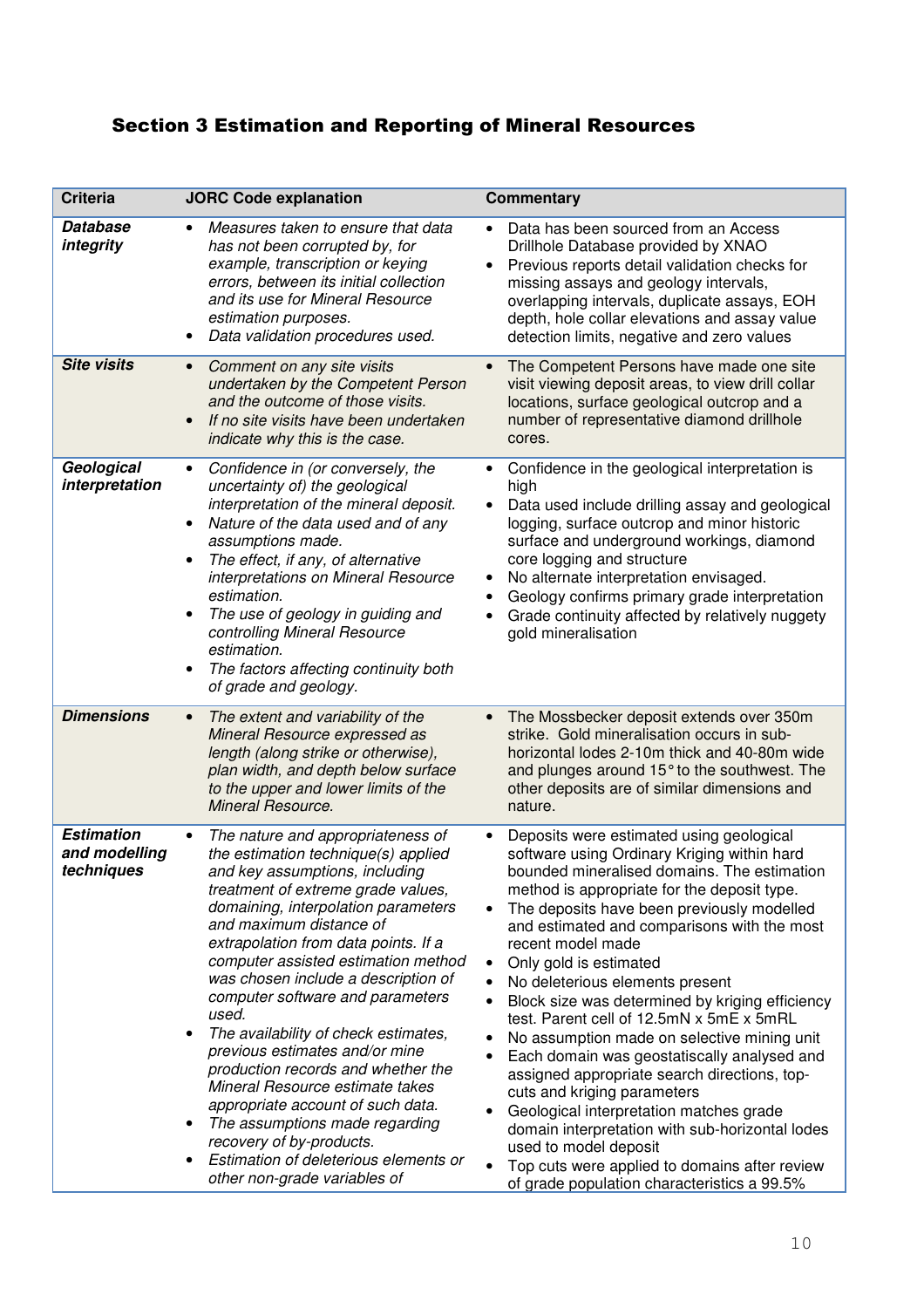|                                                   | economic significance (eg sulphur for<br>acid mine drainage characterisation).<br>In the case of block model<br>$\bullet$<br>interpolation, the block size in relation<br>to the average sample spacing and<br>the search employed.<br>Any assumptions behind modelling of<br>selective mining units.<br>Any assumptions about correlation<br>between variables.<br>Description of how the geological<br>interpretation was used to control the<br>resource estimates.<br>Discussion of basis for using or not<br>using grade cutting or capping.<br>The process of validation, the<br>checking process used, the<br>comparison of model data to drill hole<br>data, and use of reconciliation data if<br>available. | topcut of 60 g/t was applied<br>Validation included visual comparison against<br>drillhole grades, global grade statistic<br>comparisons and swath grade plots                                                                                                                                                                                                                                                                                         |
|---------------------------------------------------|----------------------------------------------------------------------------------------------------------------------------------------------------------------------------------------------------------------------------------------------------------------------------------------------------------------------------------------------------------------------------------------------------------------------------------------------------------------------------------------------------------------------------------------------------------------------------------------------------------------------------------------------------------------------------------------------------------------------|--------------------------------------------------------------------------------------------------------------------------------------------------------------------------------------------------------------------------------------------------------------------------------------------------------------------------------------------------------------------------------------------------------------------------------------------------------|
| <b>Moisture</b>                                   | Whether the tonnages are estimated<br>on a dry basis or with natural<br>moisture, and the method of<br>determination of the moisture content.                                                                                                                                                                                                                                                                                                                                                                                                                                                                                                                                                                        | Tonnages are estimated on a dry basis                                                                                                                                                                                                                                                                                                                                                                                                                  |
| Cut-off<br>parameters                             | The basis of the adopted cut-off<br>grade(s) or quality parameters<br>applied.                                                                                                                                                                                                                                                                                                                                                                                                                                                                                                                                                                                                                                       | A 0.5 g/t grade cut-off has been used for ore<br>$\bullet$<br>interpretation and resource reporting<br>This cutoff encapsulates the mineralisation<br>effectively and typically discriminates economic<br>material from waste                                                                                                                                                                                                                          |
| <b>Mining factors</b><br><b>or</b><br>assumptions | Assumptions made regarding<br>possible mining methods, minimum<br>mining dimensions and internal (or, if<br>applicable, external) mining dilution. It<br>is always necessary as part of the<br>process of determining reasonable<br>prospects for eventual economic<br>extraction to consider potential mining<br>methods, but the assumptions made<br>regarding mining methods and<br>parameters when estimating Mineral<br>Resources may not always be<br>rigorous. Where this is the case, this<br>should be reported with an<br>explanation of the basis of the mining<br>assumptions made.                                                                                                                      | Resources are reported on the assumption of<br>mining by conventional open pit grade control<br>and mining methods. The majority of reported<br>resource is less than 100m deep. Previous<br>scoping studies show a significant proportion of<br>resources can be economic in an open pit<br>scenario. Studies have included block<br>regularisation to simulate significant mining<br>dilution that would be incurred mining sub-<br>horizontal lodes |
| <b>Metallurgical</b><br>factors or<br>assumptions | The basis for assumptions or<br>predictions regarding metallurgical<br>amenability. It is always necessary as<br>part of the process of determining<br>reasonable prospects for eventual<br>economic extraction to consider<br>potential metallurgical methods, but<br>the assumptions regarding<br>metallurgical treatment processes<br>and parameters made when reporting<br>Mineral Resources may not always<br>be rigorous. Where this is the case,                                                                                                                                                                                                                                                              | Metallurgical testwork commissioned by XNAO<br>on composited drill core samples shows<br>Mossbecker ore to be free milling with a high<br>gravity gold and total recovery of +95%                                                                                                                                                                                                                                                                      |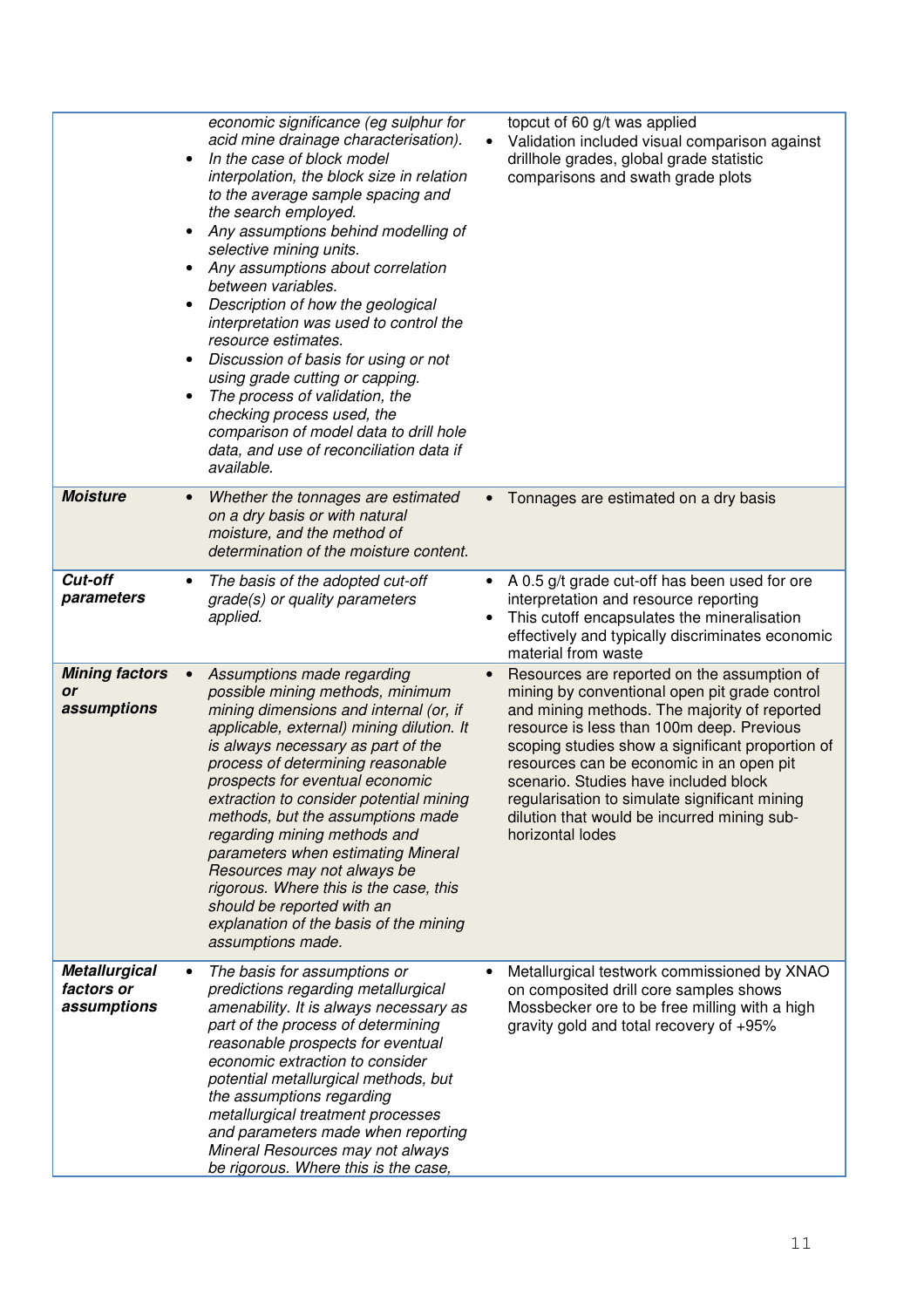|                                                   | this should be reported with an<br>explanation of the basis of the<br>metallurgical assumptions made.                                                                                                                                                                                                                                                                                                                                                                                                                                                                                                                                                                                                                                 |                                                                                                                                                                                                                                                                                                                                                                                                                                                                                                                                                   |
|---------------------------------------------------|---------------------------------------------------------------------------------------------------------------------------------------------------------------------------------------------------------------------------------------------------------------------------------------------------------------------------------------------------------------------------------------------------------------------------------------------------------------------------------------------------------------------------------------------------------------------------------------------------------------------------------------------------------------------------------------------------------------------------------------|---------------------------------------------------------------------------------------------------------------------------------------------------------------------------------------------------------------------------------------------------------------------------------------------------------------------------------------------------------------------------------------------------------------------------------------------------------------------------------------------------------------------------------------------------|
| <b>Environmental</b><br>factors or<br>assumptions | Assumptions made regarding<br>possible waste and process residue<br>disposal options. It is always<br>necessary as part of the process of<br>determining reasonable prospects for<br>eventual economic extraction to<br>consider the potential environmental<br>impacts of the mining and processing<br>operation. While at this stage the<br>determination of potential<br>environmental impacts, particularly<br>for a greenfields project, may not<br>always be well advanced, the status<br>of early consideration of these<br>potential environmental impacts<br>should be reported. Where these<br>aspects have not been considered<br>this should be reported with an<br>explanation of the environmental<br>assumptions made. | No specific issues beyond normal open pit mine<br>licensing are envisaged<br>Areas within the mining lease are available for<br>placement of a Waste Land Form. Waste rocks<br>lack sulphides and are likely to be Non Acid<br>Forming, although waste characterisation<br>studies are yet to be completed<br>Ore processing will take place at existing mill<br>facilities offsite<br>Water inflows can be pumped to existing open<br>pits                                                                                                       |
| <b>Bulk density</b>                               | Whether assumed or determined. If<br>assumed, the basis for the<br>assumptions. If determined, the<br>method used, whether wet or dry, the<br>frequency of the measurements, the<br>nature, size and representativeness<br>of the samples.<br>The bulk density for bulk material<br>must have been measured by<br>methods that adequately account for<br>void spaces (vugs, porosity, etc),<br>moisture and differences between<br>rock and alteration zones within the<br>deposit.<br>Discuss assumptions for bulk density<br>estimates used in the evaluation<br>process of the different materials.                                                                                                                                | Density measurements were carried out by<br>Jubilee on HQ diamond core using the water<br>immersion method<br>Densities of 2.3 for oxide, 2.5 for transitional<br>and 2.8 for fresh were applied                                                                                                                                                                                                                                                                                                                                                  |
| <b>Classification</b>                             | The basis for the classification of the<br><b>Mineral Resources into varying</b><br>confidence categories.<br>Whether appropriate account has<br>been taken of all relevant factors (ie<br>relative confidence in tonnage/grade<br>estimations, reliability of input data,<br>confidence in continuity of geology<br>and metal values, quality, quantity<br>and distribution of the data).<br>Whether the result appropriately<br>reflects the Competent Person's view<br>of the deposit.                                                                                                                                                                                                                                             | While the deposits are relatively well drilled and<br>$\bullet$<br>confidence in geological interpretation and<br>grade is good, the historical nature of drilling<br>and lack of detail on methodology and QAQC<br>measures means Resource classification has<br>been largely classed as Inferred. Some more<br>recent drilling, areas of high drill density and<br>confidence have been classed as Indicated.<br>The resource classification accounts for all<br>relevant factors<br>The classification reflects the Competent<br>Person's view |
| <b>Audits or</b><br>reviews                       | The results of any audits or reviews<br>of Mineral Resource estimates.                                                                                                                                                                                                                                                                                                                                                                                                                                                                                                                                                                                                                                                                | No audits or reviews have been undertaken,<br>however a number of previous resource<br>estimates have been made and compared                                                                                                                                                                                                                                                                                                                                                                                                                      |